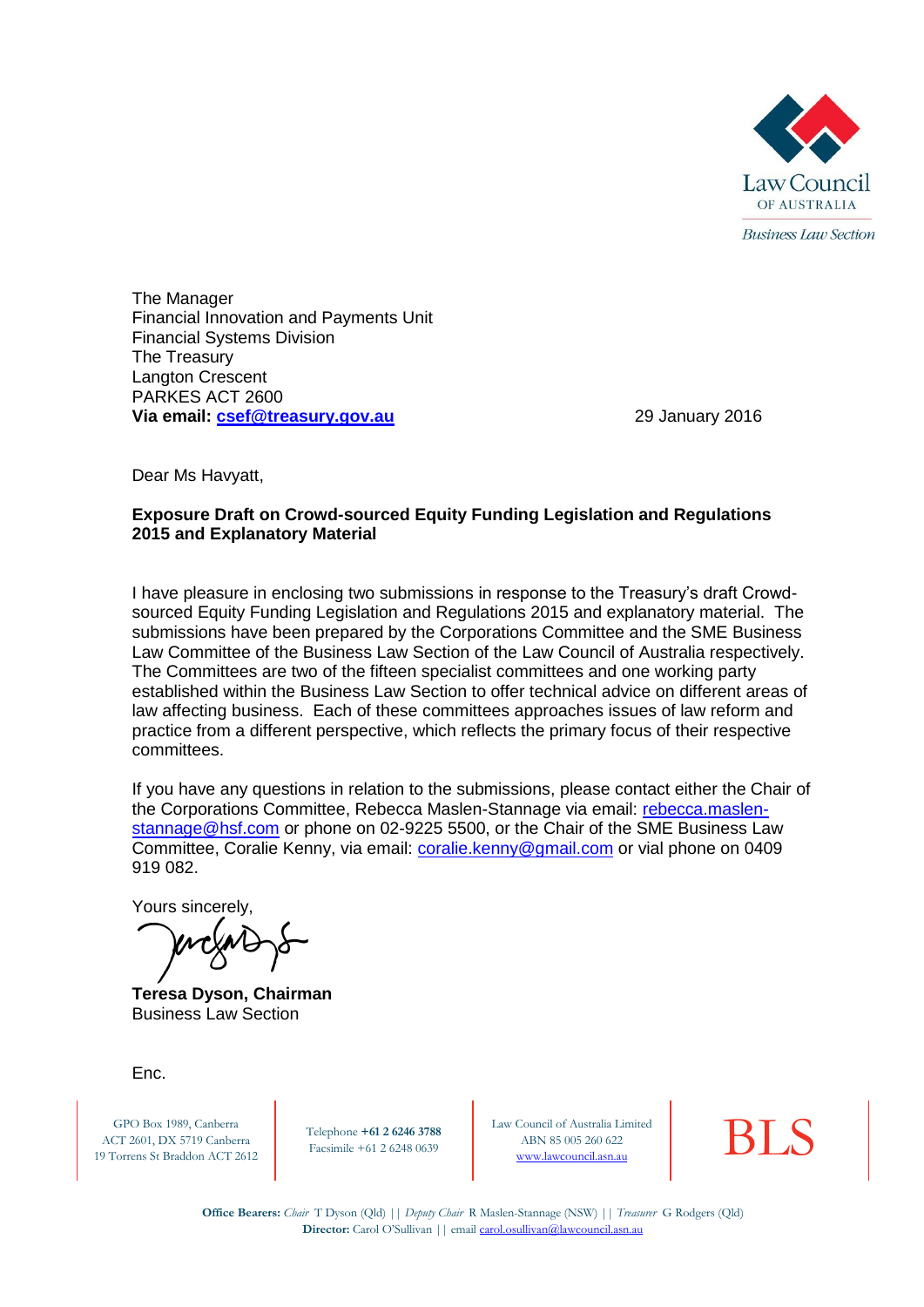

# **Response to the Draft Crowd-Sourced Equity Funding Legislation and Regulations 2015 and Explanatory Material**

Submission by the Corporations Committee of the Business Law Section of the Law Council of Australia

29 January 2016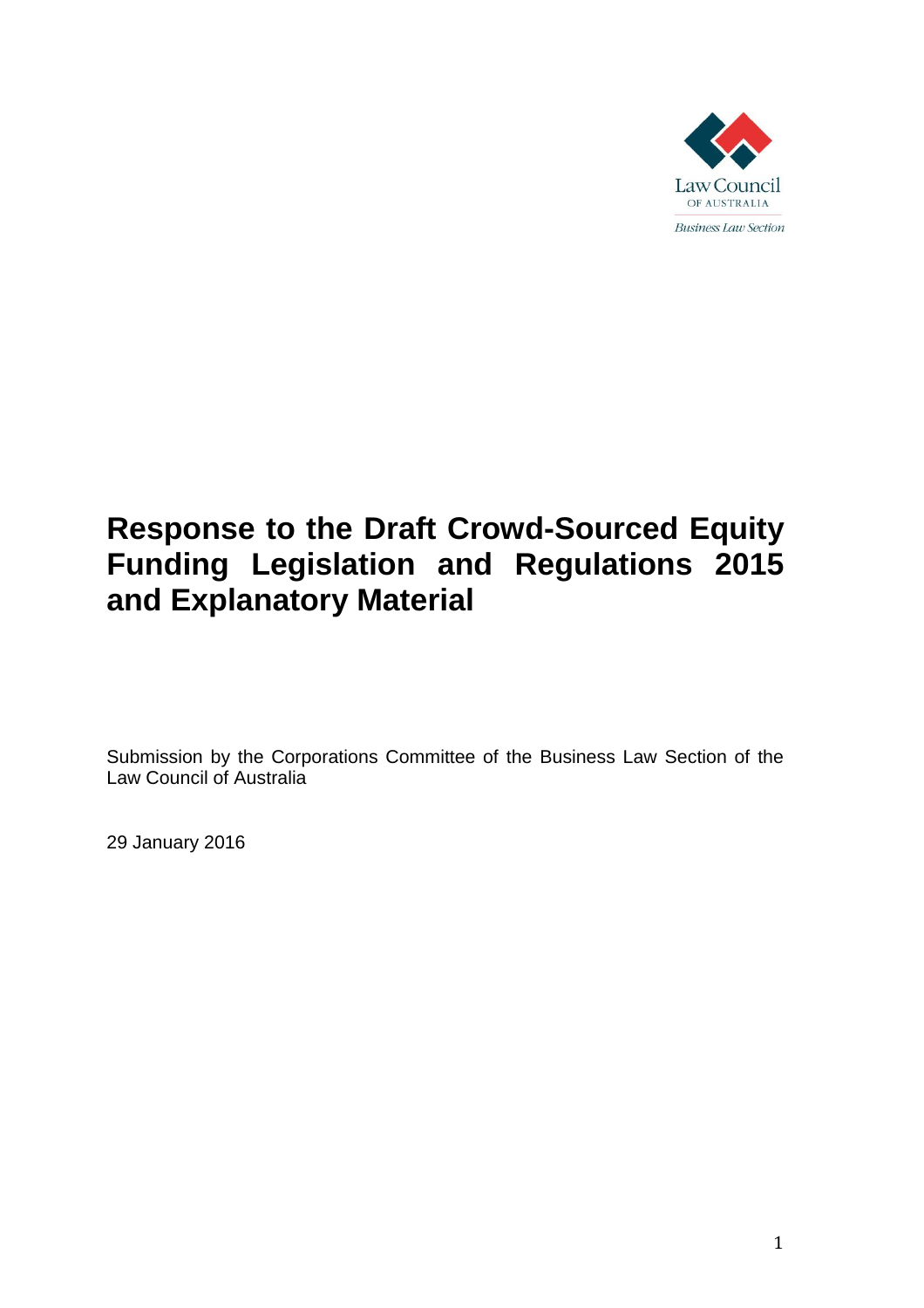The Corporations Committee of the Business Law Section of the Law Council of Australia appreciates the opportunity to comment on the Exposure Draft of the Corporations Amendment (Crowd-sourced Funding) Bill 2015 (**CSEF Bill**) and Corporations Amendment (Crowd-sourced Funding) Regulations 2015 (**CSEF Regulations**) and explanatory material released on 22 December 2015.

The Corporations Committee has long argued that start-ups and emerging growth companies needed a simpler legislative regime than currently provided by the *Corporations Act* 2001 under which they could raise equity capital at reasonable cost and is therefore generally supportive of this legislation and looks forward to its passage by Parliament at the earliest opportunity.

### **CSEF Bill**

You will be aware that certain members of the Corporations Committee provided comments to you on an Exposure Draft of the CSEF Bill that was given to them on a confidential basis (**Confidential CSEF Bill**) by letter dated 9 November 2015 (**9 November letter**).

It appears to those members that the Exposure draft of the CSEF Bill that was released publicly on 22 December 2015 is identical to the Confidential CSEF Bill. The Corporations Committee does not know if this means that the matters raised in the 9 November letter have been discounted, the Minister has not yet finalised her consideration of any comments and suggestions provided during the 'confidential round' of seeking feedback and/or is waiting to see what recommendations are made by the Senate Economics Legislation Committee's inquiry into the CSEF Bill before finalising the legislation.

Assuming that the Minister has not yet formed a final view on the legislation, the Corporations Committee notes that it continues to press all of the matters it raised in the 9 November letter and trusts that they will be taken into account in the version of the CSEF Bill introduced into Parliament.

#### **CSEF Regulations**

The Corporations Committee makes the following comments on the CSEF Regulations:

1. **Regulation 6D.3A.01** specifies fully-paid ordinary shares as a class of securities for the purpose of section 738G(1)(c).

Given that start-ups often need to be flexible in the way capital is raised, the Corporations Committee is concerned that mandating that such capital can only be raised by the issue of fully-paid ordinary shares (compared with, say, preference shares, redeemable preference shares, options) is too restrictive.

2. **Regulation 6D.3A.03** specifies the wording of the risk warning to be included in an offer document.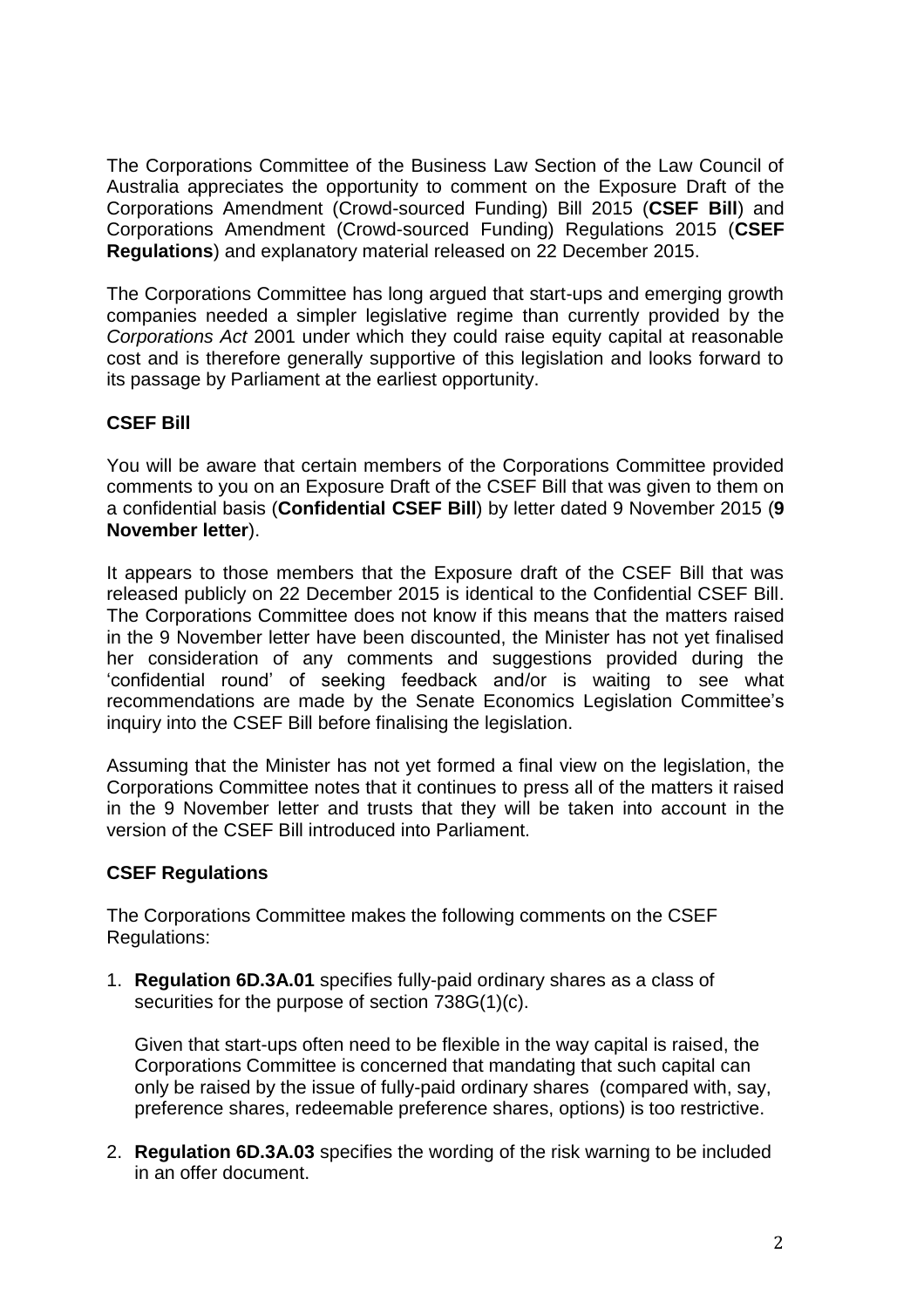While the Corporations Committee accepts that a risk warning is appropriate, the proposed risk warning may be counter-productive in that it seeks to cover too many possibilities of risk and loss.

The Corporations Committee prefers the approaches taken to risk warnings contained, for example, in New Zealand's Financial Markets Conduct Act 2014 or the just released Canadian participating jurisdictions Multilateral Instrument 45-108, *Crowdfunding*.

3. **Regulation 6D.3A.11** specifies the checks a CSEF intermediary needs to make to comply with its gatekeeper obligations under section 738Q(1).

As the Corporations Committee does not support the imposition of gatekeeper obligations on CSEF intermediaries, it does not support this Regulation.

4. **Regulation 6D.3A.12** specifies what constitutes a reasonable standard in relation to the checks mentioned in the above Regulation. Sub-regulation (5) specifies what criteria determines whether documentation is 'reliable and independent' and sub-regulation (6) states that any database maintained by ASIC is to be treated as reliable and independent documentation.

While the Corporations Committee appreciates the thinking behind subregulation 6, it notes that information in ASIC's database can also be out of date and inaccurate (query what happens with the database if and when it is sold to a private entity) and may therefore not be reliable and achieve the aims of the sub-regulation.

5. **Regulation 6D.3A.13** specifies the wording of the risk warning that CSEF intermediaries must place on their platforms.

As the above wording is the same as that contained in Regulation 6D.3A.03, the Corporations Committee repeats its observations in relation to that Regulation.

#### **Explanatory Material**

The Corporations Committee has no comments on the explanatory material accompanying the CSEF Bill and the CSEF Regulations.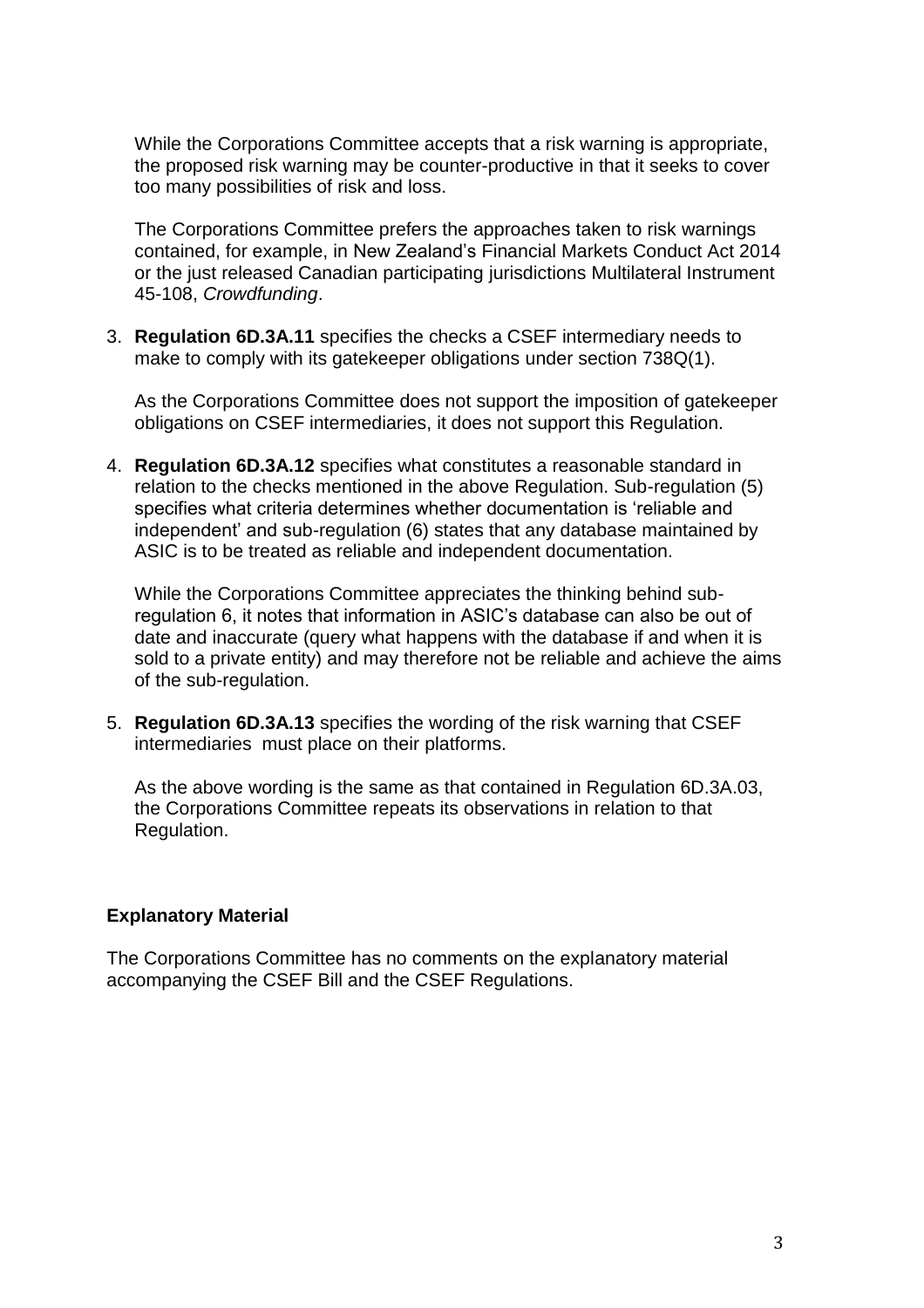

# **Response to the Draft Crowd-Sourced Equity Funding Legislation and Regulations 2015 and Explanatory Material**

Submission by the SME Business Law Committee of the Business Law Section of the Law Council of Australia

29 January 2016